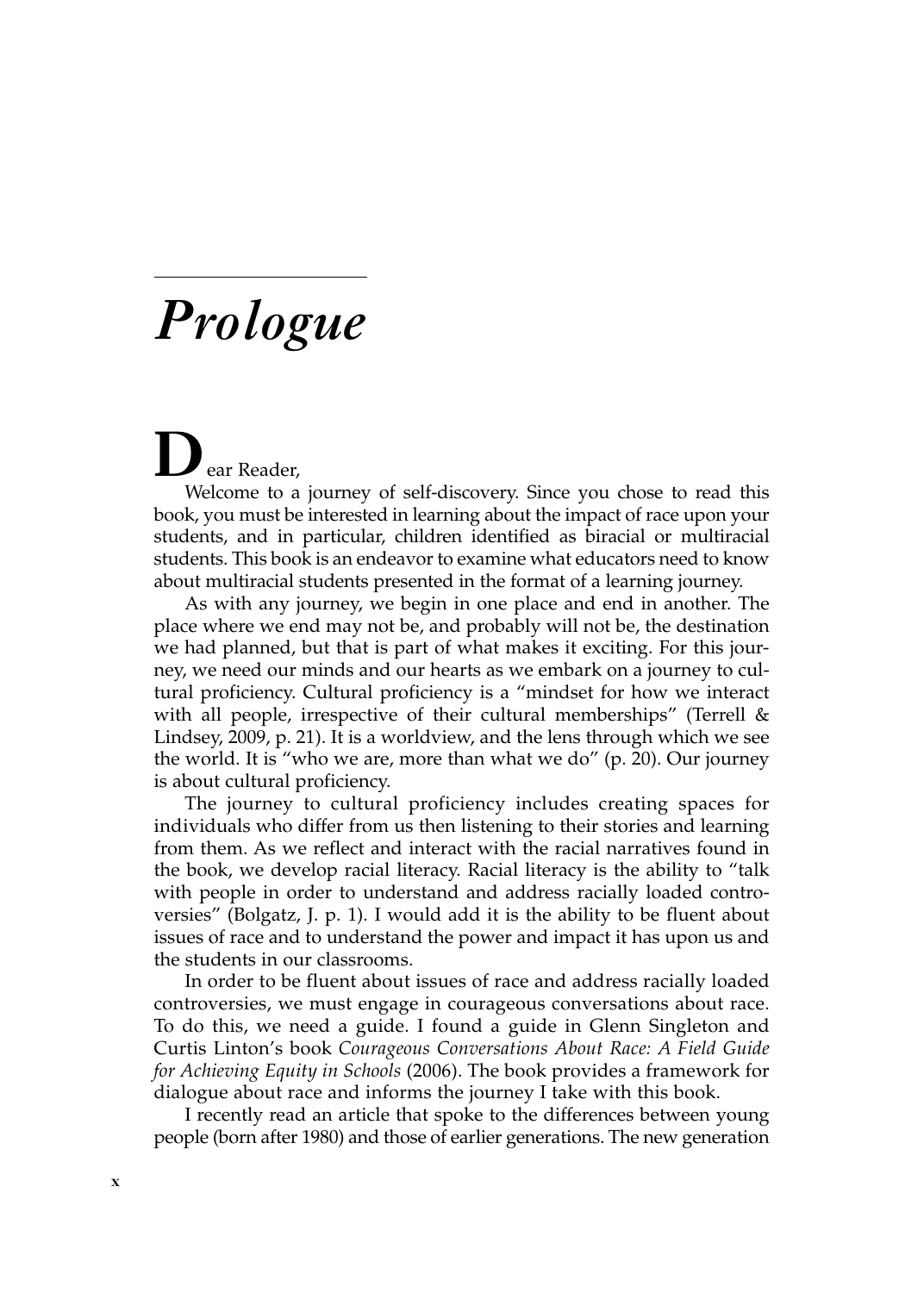values transparency and disclosure; earlier generations tended to believe more in "minding one's own business" and "keeping it in the family." Transparency and disclosure is everywhere in our present society. Reality shows speak to this phenomenon as do Web sites, such as Facebook, text messaging, Wikipedia, and all the other technology sites and tools that allow us to know where our friends are and what they are doing any minute of the day. We live much more public lives, should we decide to do so.

This book mirrors that new transparency and disclosure. The people in this book volunteered to disclose their private lives so we could better understand the cultural lens of those who live lives of mixed identity. This is their reality. Each of us struggles to understand reality and what we can do to better navigate our reality. My hope is that this book offers a vehicle to navigate your reality in a fresh new way in hopes we can grow together to better understand what we *don't know we don't know* about others' realities. Why do we do this? To give meaning to others' lives and to our own. We seek to understand so we can be better at what we do.

## **HOW DID THE JOURNEY BEGIN FOR ME?**

The journey to understand multiracial students began with the birth of my children. As a white mother of multiracial children, I felt the need to learn what I could about the impact of race upon my children, my students, and me. You will learn more of my racial history in this book. Even though this book is written from the cultural perspective of a white woman, it is written for anyone who works with the cultural mosaic of students who fill today's schools.

## **WHAT CAUSED ME TO WRITE THIS BOOK?**

Two things happened around the same time. I wanted to write a book for educators on multiracial students and found an editor who believed in the project. I began my research during the year I became a grandmother for the first time. My granddaughter is multiracial. She is Black, Mexican, Puerto Rican, and White.

When we drove to the hospital to pick up the birth certificate and accompanying paperwork, an interesting thing happened. They asked Reeve, my son, his race, and he replied, "African American." Brenda, the baby's mother, replied, "Hispanic." Nowhere in the paperwork for my first grandchild was there a mention of my whiteness. I was proud my son was confident of his identity and designated himself as African American, yet I wondered, "Where is the whiteness of my granddaughter?" or "Where am I?" This caused me to wonder even more about the entire equation of race—its designation, power, influence, and control over our lives and the lives of those we love.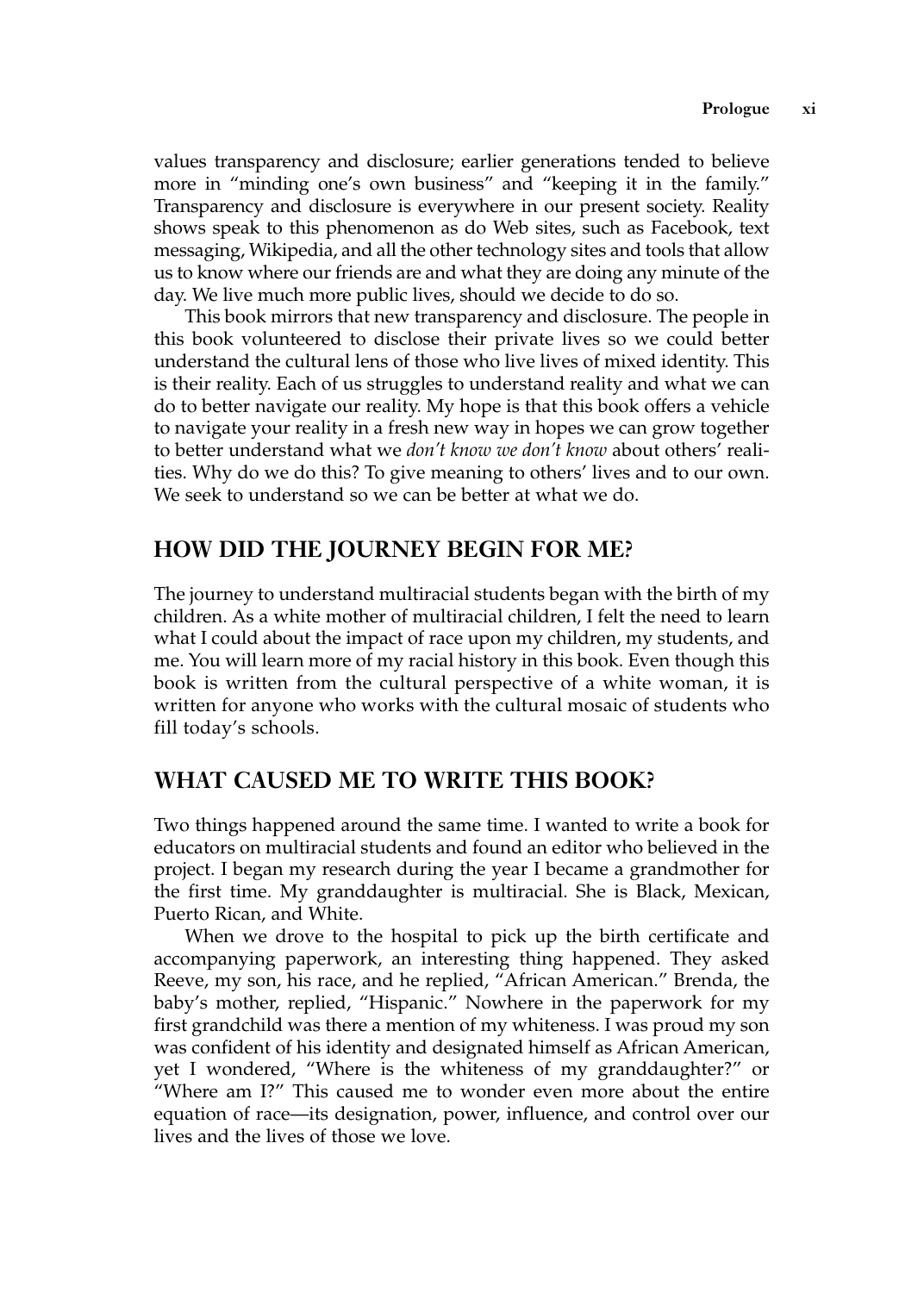#### **WHAT WE** *DON'T KNOW WE DON'T KNOW*

Two things—the research for this book and the birth of my granddaughter catapulted me to a place where I wanted to know more about what I "didn't know I didn't know" about race, racism, and privilege. As a result of this study and writing this book, I think about race, racism, and privilege in a different light.

When I give workshops, I tell educators that we are going to examine "what we don't know we don't know." The journey we take in this book examines the space of not knowing—what is it that I, the author, do not know I don't know? What is it that you, a white educator, don't know you don't know? What is it that you, a monoracial individual who is not white, don't know you don't know? What is it that you, a multiracial individual, don't know you don't know?

# **WHY THIS BOOK IS AN IMPORTANT JOURNEY FOR YOU**

If you feel the need to *know* and to operate from a place where you "know" the answers, the study of racial issues provides more than a bit of discomfort. Even if you relish ambiguity, the study of race offers dissonance and *unknowing* in large spoonfuls. Yet we must journey there. We must create a space for not knowing in order to begin to learn what we don't know about race, what we don't know about racism, and what we don't know about racial privilege. We must create and then leap into a space of not knowing in order to grow as educators and learn how to provide an inclusive racial climate in which all students can thrive. This book offers that space for a journey to do the following:

- examine your own assumptions, values, and beliefs about yourself and others;
- learn from other educators and students who view the world differently from you and interact with their narratives through written responses; and
- develop cultural proficiency, cultural equity, and racial literacy.

# **WHAT WE CAN LEARN FROM THE MULTIRACIAL STUDENT EXPERIENCE**

What is the point of a book about multiracial students? When we examine multiracial students, we create the space to learn more about ourselves, no matter our color or ethnicity, in relation to all of the students in our classes.

The racial narratives in this book remind us there are individuals who in our society are identified as different from any distinct *racial* group, and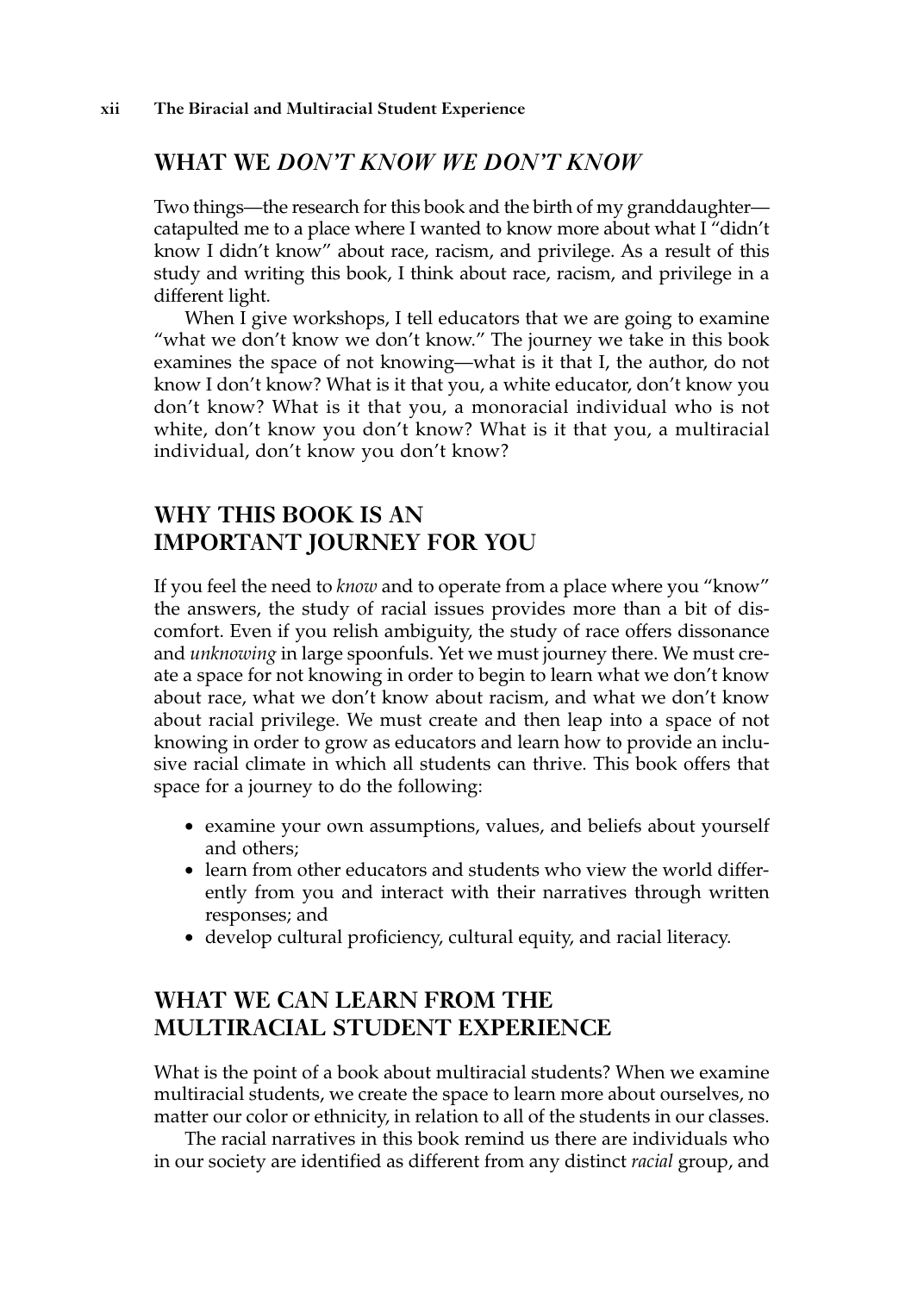they cite experiences about which we may be unaware. Often, these experiences reflect the experiences of other students of color since the experiences are the result of being classified or viewed as nonwhite. When this happens, we have additional opportunities to examine the experiences of all students affected by the U.S. racial classification system, and therefore we learn more about the experiences of students of color. However, since there is a growing body of literature about mixed students as a separate group, we can benefit further from knowing what the experts say as well as what selfidentified mixed educators and students have to share. This book offers both.

You have an opportunity to learn more about the experiences of selfidentified multiracial students and how to equip yourself with strategies to best meet their needs. This does not mean stereotyping mixed students into one generalized group. It cannot logically be done. The vast differences among students who identify as mixed are as varied as the students who identify as not mixed.

This book offers you the following:

- Definitions, histories, and complexities of race
- Opportunities to assess your own knowledge and comfort levels surrounding issues of race
- The challenges students of mixed-racial identity may face that differ from your other students
- A model of professional development
- Strategies you can implement in your educational setting that support multiracial students and their families

My greatest challenge in writing this book has been to present the information in a way that does not accelerate racism. To avoid this, I talked with experts such as Randy Lindsey and Glenn Singleton. Mr. Singleton asked me to consider this question as I wrote the book: "What accelerates racism when dealing with the topic of *multiraciality*?" I used this question as a guide to my thinking and writing. Additionally, I read and *reread* Rainier Spencer's outstanding book *Challenging Multiracial Identities* in the hopes of better understanding this complex topic. His question, "How do we move away from the fallacy of race while remaining aggressive in the battle against racism?'" was another idea I used to guide my work. This book is what I now know I know.

#### **HOW TO USE THIS BOOK**

This book is organized as an inductive, *inside-out* journey. It begins with the self and then travels through history and research, interwoven with personal narratives and educational strategies, to culminate with voices of the future—our young people who see a world of change and hope.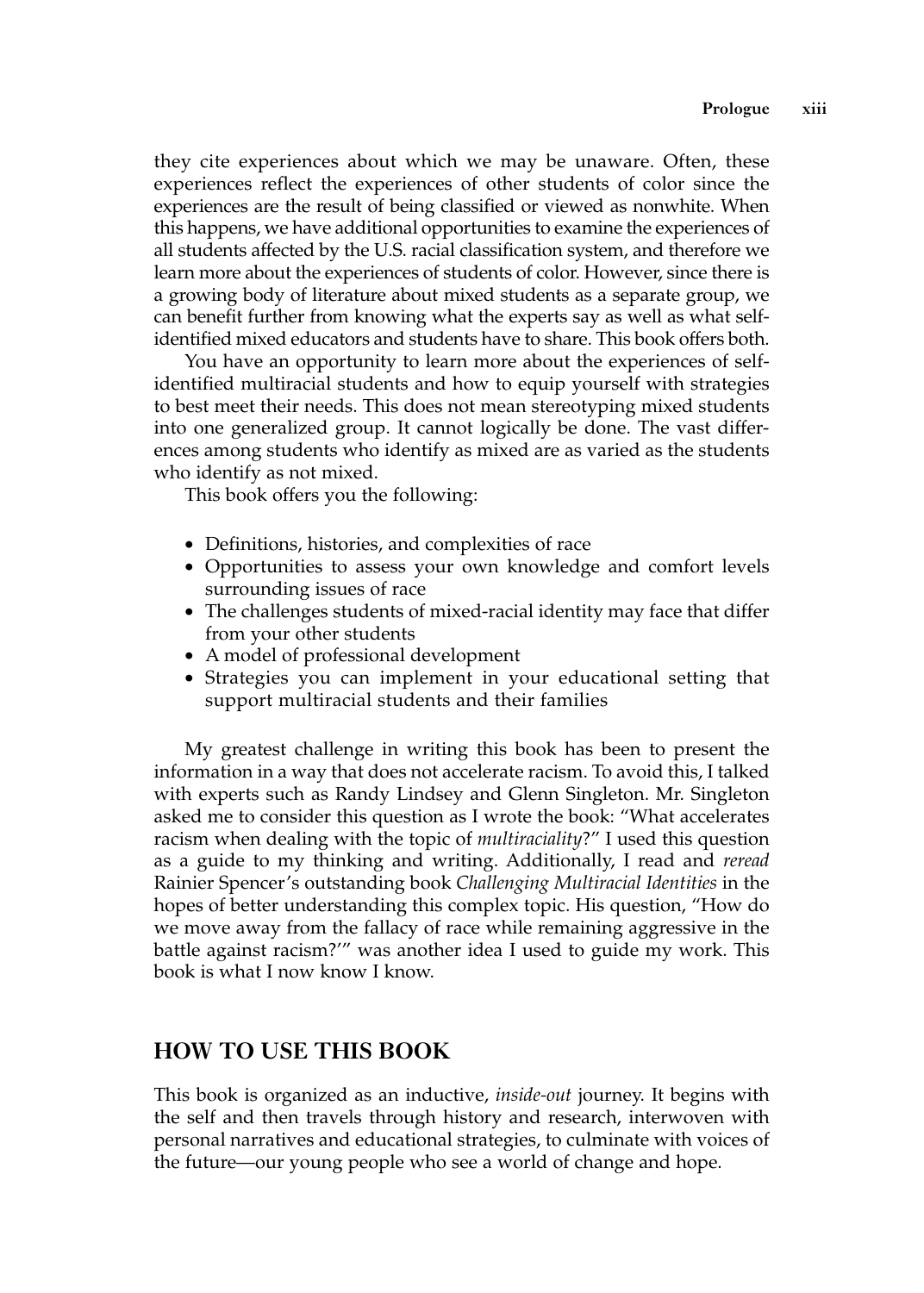#### **xiv The Biracial and Multiracial Student Experience**

Structured as a journey of discovery, this book offers you the opportunity to share your responses to the material with reflection questions. These reflections and responses are *key* to your participation. By the time you finish the chapters and respond to the reflection questions, you will know more about multiracial students in addition to understanding better how race impacts their lives and yours. You will be practicing cultural proficiency and racial literacy while learning strategies for culturally proficient instruction.

In thinking about our journey, I visualized how the steps might look on a flowchart. The following flowchart illustrates the path of our journey.



Even though the illustration is simple, the topic is complex. Due to the complexity of the material, I offer the following disclaimers as I take this journey with you.

#### **DISCLAIMERS**

I am an antiracist, yet I must remember, "even antiracist educators reproduce a racialized social system" (Pollock, 2008, p. 348). I have no other choice; I am part of this system. To continue this work, I pledge to do my best and work within this unequal system to try and change